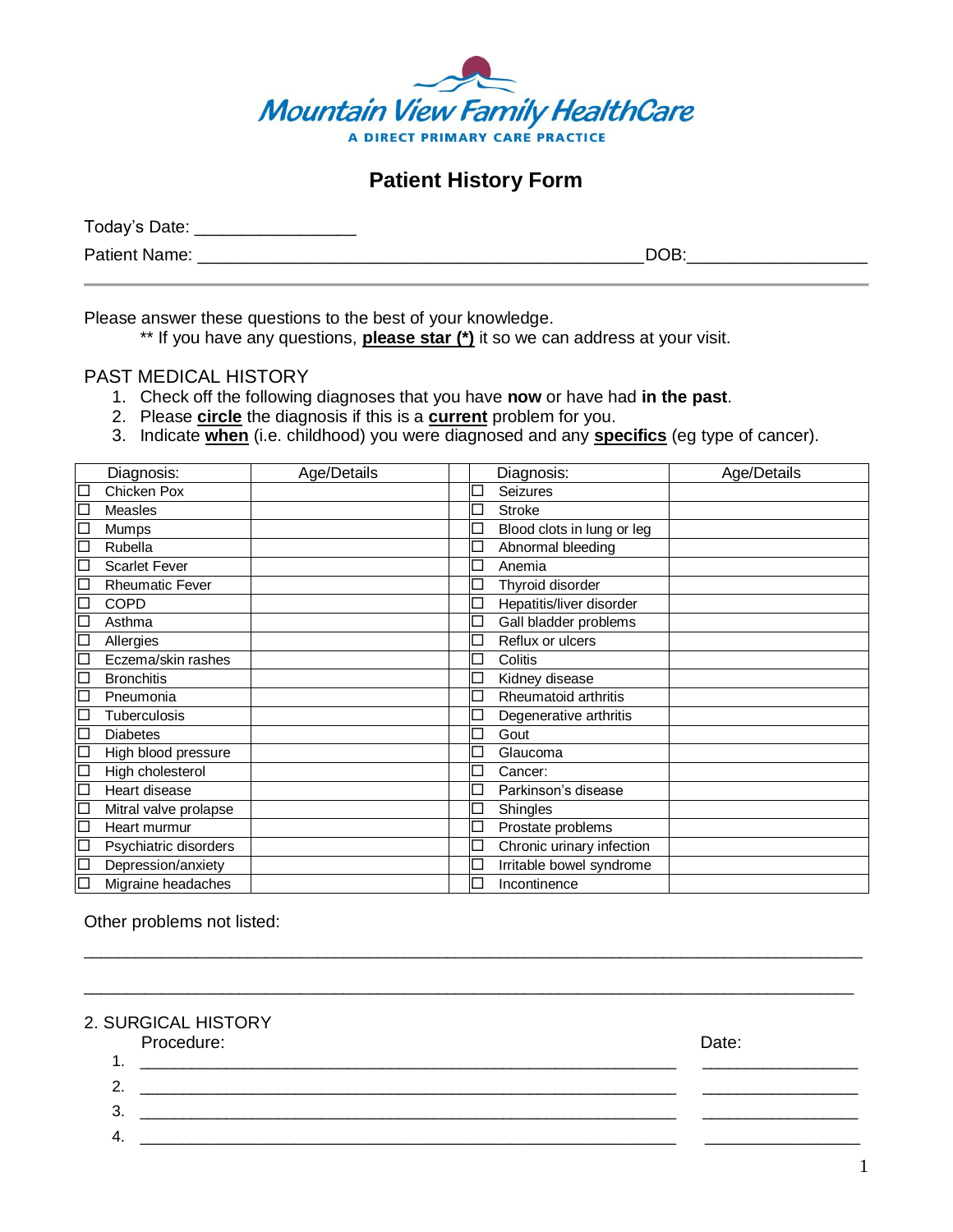3. HOSPITALIZATIONS: (not including above surgeries or childbirth) Reason: **Date: Date: Date: Date: Date: Date: Date: Date: Date: Date: Date: Date: Date: Date: Date: Date: Date: Date: Date: Date: Date: Date: Date: Date: Date: Date: Date:** 1. 2. \_\_\_\_\_\_\_\_\_\_\_\_\_\_\_\_\_\_\_\_\_\_\_\_\_\_\_\_\_\_\_\_\_\_\_\_\_\_\_\_\_\_\_\_\_\_\_\_\_\_\_\_\_\_\_\_\_\_\_\_\_\_ \_\_\_\_\_\_\_\_\_\_\_\_\_\_\_\_\_\_\_  $3.$ 4. GYNECOLOGIC HISTORY: (females only) 1. Total # pregnancies \_\_\_\_\_ # live births \_\_\_\_ vaginal deliveries \_\_\_\_ C-sections \_\_\_\_ miscarriages \_\_\_\_ abortions \_\_\_\_ 2. At what age did your menstrual periods begin? \_\_\_\_\_\_\_\_\_\_ 3. At what age did your menstrual periods stop (menopause)? 5. SERIOUS INJURIES OR ACCIDENTS: Injury/accident: Year: 1. \_\_\_\_\_\_\_\_\_\_\_\_\_\_\_\_\_\_\_\_\_\_\_\_\_\_\_\_\_\_\_\_\_\_\_\_\_\_\_\_\_\_\_\_\_\_\_\_\_\_\_\_\_\_\_\_\_\_\_\_\_\_ \_\_\_\_\_\_\_\_\_\_\_\_\_\_\_\_\_\_\_ 2. \_\_\_\_\_\_\_\_\_\_\_\_\_\_\_\_\_\_\_\_\_\_\_\_\_\_\_\_\_\_\_\_\_\_\_\_\_\_\_\_\_\_\_\_\_\_\_\_\_\_\_\_\_\_\_\_\_\_\_\_\_\_ \_\_\_\_\_\_\_\_\_\_\_\_\_\_\_\_\_\_\_  $3.$ 6. Have you ever had a blood transfusion? Yes No If yes, what was the reason? \_\_\_\_\_\_\_\_\_\_\_\_\_\_\_\_\_\_\_\_\_\_\_\_\_\_\_\_\_\_\_\_\_\_\_\_\_ Year: \_\_\_\_\_\_\_\_\_\_ 7. Do you routinely take antibiotics prior to procedures, such as dental visits to prevent heart or joint infections? Yes No If yes,  $why$ ? What is prescribed? \_\_\_\_\_\_\_\_\_\_\_\_\_\_\_\_\_\_\_\_\_\_\_\_\_\_\_\_\_\_\_\_\_\_\_\_\_\_\_\_\_\_\_\_\_\_\_\_\_\_\_\_\_\_\_\_\_\_\_\_ FAMILY HISTORY List any BLOOD relatives with the following issues. If grandparents or aunt/uncle, please specify whether this relative is on your mother's side (**maternal)** or father's side (**paternal**) and age at onset. 1. Diabetes: \_\_\_\_\_\_\_\_\_\_\_\_\_\_\_\_\_\_\_\_\_\_\_\_\_\_\_\_\_\_\_\_\_\_\_\_\_\_\_\_\_\_\_\_\_\_\_\_ Age at onset: \_\_\_\_\_\_\_\_\_ \_\_\_\_\_\_\_\_\_\_\_\_\_\_\_\_\_\_\_\_\_\_\_\_\_\_\_\_\_\_\_\_\_\_\_\_\_\_\_\_\_\_\_\_\_\_\_\_ Age at onset: \_\_\_\_\_\_\_\_\_ 2. High blood pressure: \_\_\_\_\_\_\_\_\_\_\_\_\_\_\_\_\_\_\_\_\_\_\_\_\_\_\_\_\_\_\_\_\_\_\_\_\_\_\_\_\_\_\_\_\_\_\_\_ Age at onset: \_\_\_\_\_\_\_\_\_ \_\_\_\_\_\_\_\_\_\_\_\_\_\_\_\_\_\_\_\_\_\_\_\_\_\_\_\_\_\_\_\_\_\_\_\_\_\_\_\_\_\_\_\_\_\_\_\_ Age at onset: \_\_\_\_\_\_\_\_\_ 3. Heart attack, angina, coronary bypass, or other: \_\_\_\_\_\_\_\_\_\_\_\_\_\_\_\_\_\_\_\_\_\_\_\_\_\_\_\_\_\_\_\_\_\_\_\_\_\_\_\_\_\_\_\_\_\_\_\_ Age at onset: \_\_\_\_\_\_\_\_\_ \_\_\_\_\_\_\_\_\_\_\_\_\_\_\_\_\_\_\_\_\_\_\_\_\_\_\_\_\_\_\_\_\_\_\_\_\_\_\_\_\_\_\_\_\_\_\_\_ Age at onset: \_\_\_\_\_\_\_\_\_ 4. Stroke: \_\_\_\_\_\_\_\_\_\_\_\_\_\_\_\_\_\_\_\_\_\_\_\_\_\_\_\_\_\_\_\_\_\_\_\_\_\_\_\_\_\_\_\_\_\_\_\_ Age at onset: \_\_\_\_\_\_\_\_\_ de at onset: 5. Cancer: \_\_\_\_\_\_\_\_\_\_\_\_\_\_\_\_\_\_\_\_\_\_\_\_\_\_\_Type:\_\_\_\_\_\_\_\_\_\_\_\_\_\_\_\_\_\_\_ Age at onset: \_\_\_\_\_\_\_ \_\_\_\_\_\_\_\_\_\_\_\_\_\_\_\_\_\_\_\_\_\_\_\_\_\_\_Type:\_\_\_\_\_\_\_\_\_\_\_\_\_\_\_\_\_\_\_ Age at onset: \_\_\_\_\_\_\_  $Type:$  Type:  $\qquad \qquad$  Age at onset: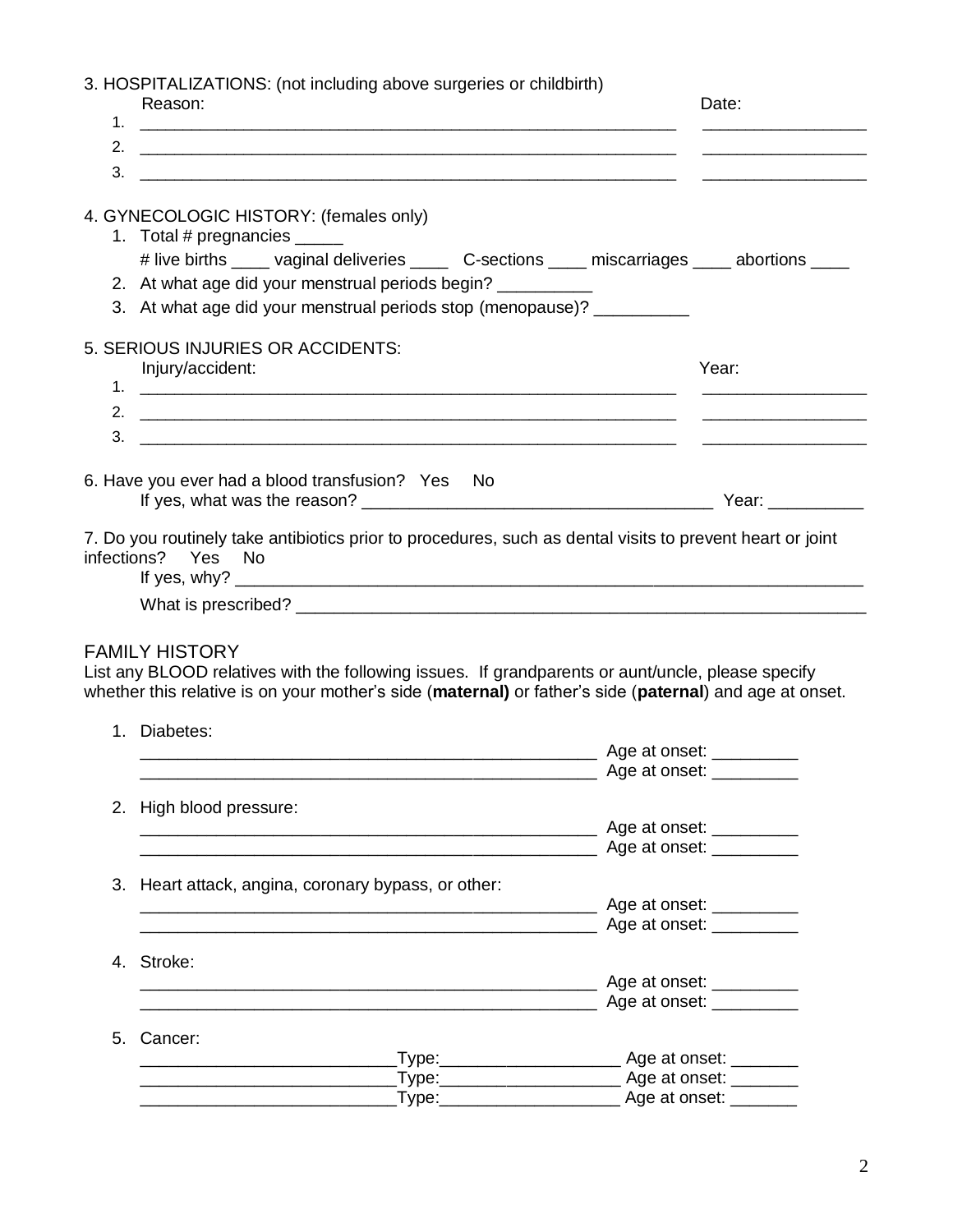6. Are there any other illnesses that are common in your family? **For example:** high cholesterol, mental disorder, thyroid problems, gall bladder disease, gastrointestinal issues, bleeding or clotting disorders, depression, substance abuse, etc.

| Illness: | Relation: | Age at onset: |
|----------|-----------|---------------|
| Illness: | Relation: | Age at onset: |
| Illness: | Relation: | Age at onset: |

## SOCIAL HISTORY

- 1. Current Marital Status: Single Partner/Married Separated Divorced Widowed Other
- 2. What is your spouse/partner's name?\_\_\_\_\_\_\_\_\_\_\_\_\_\_\_\_\_\_\_\_\_\_\_\_\_\_\_\_\_\_\_\_\_\_\_\_\_\_\_\_\_\_\_\_\_\_
- 3. How many times have you been married? 4. Years in current relationship: 5. What is your current method of contraception? 6. With whom do you live? \_\_\_\_\_\_\_\_\_\_\_\_\_\_\_\_\_\_\_\_\_\_\_\_\_\_\_\_\_\_\_\_\_\_\_\_\_\_\_\_\_\_\_\_\_\_\_\_\_\_\_\_\_\_\_\_ 7. Please list your biological children, if any: 1. \_\_\_\_\_\_\_\_\_\_\_\_\_\_\_\_\_\_\_\_\_\_\_\_\_\_\_\_\_\_ Date of Birth \_\_\_\_\_\_\_\_\_ Living? Y N 2. \_\_\_\_\_\_\_\_\_\_\_\_\_\_\_\_\_\_\_\_\_\_\_\_\_\_\_\_\_\_ Date of Birth \_\_\_\_\_\_\_\_\_ Living? Y N 3. \_\_\_\_\_\_\_\_\_\_\_\_\_\_\_\_\_\_\_\_\_\_\_\_\_\_\_\_\_\_ Date of Birth \_\_\_\_\_\_\_\_\_ Living? Y N 4. \_\_\_\_\_\_\_\_\_\_\_\_\_\_\_\_\_\_\_\_\_\_\_\_\_\_\_\_\_\_ Date of Birth \_\_\_\_\_\_\_\_\_ Living? Y N 8. List any other children living in your home and ages: \_\_\_\_\_\_\_\_\_\_\_\_\_\_\_\_\_\_\_\_\_\_\_\_ 9. Employment: Full time Part time Retired Other: \_\_\_\_\_\_\_\_\_\_\_\_\_\_\_\_\_\_\_\_\_\_\_\_\_\_\_ 10. Occupation: \_\_\_\_\_\_\_\_\_\_\_\_\_\_\_\_\_\_\_\_\_\_\_\_\_\_\_\_\_\_\_\_ Employer: \_\_\_\_\_\_\_\_\_\_\_\_\_\_\_\_\_\_\_\_\_\_\_\_ 11. Religious Affiliation: \_\_\_\_\_\_ 12. Years of education/highest degree (include other education such as associates degree, technical or vocational school certifications) 13. Degree and/or major: \_\_\_\_\_\_\_\_\_\_\_\_\_\_\_\_\_\_\_\_\_\_\_\_\_\_\_\_\_\_\_\_\_\_\_\_\_\_\_\_\_\_\_\_\_\_\_\_\_\_\_\_\_\_\_\_\_\_ 14. Hobbies: \_\_\_\_\_\_\_\_\_\_\_\_\_\_\_\_\_\_\_\_\_\_\_\_\_\_\_\_\_\_\_\_\_\_\_\_\_\_\_\_\_\_\_\_\_\_\_\_\_\_\_\_\_\_\_\_\_\_\_\_\_\_\_\_\_\_\_ 15. Regular exercise: Yes No \_\_\_\_\_\_\_\_\_\_\_\_\_\_\_\_\_\_\_\_\_\_\_\_\_\_\_\_\_\_\_\_\_ How often/duration? \_\_\_\_\_\_\_\_\_\_\_\_\_\_\_\_\_\_\_\_\_\_\_\_ \_\_\_\_\_\_\_\_\_\_\_\_\_\_\_\_\_\_\_\_\_\_\_\_\_\_\_\_\_\_\_\_\_ How often/duration? \_\_\_\_\_\_\_\_\_\_\_\_\_\_\_\_\_\_\_\_\_\_\_\_ 16. Habits: **Please indicate amounts if marking Yes.**
	- a. Do you drink caffeine? No Yes \_\_\_\_\_\_\_\_\_\_\_\_\_ cups/glasses of coffee/tea/soda per day
	- b. Do you now use, or have you ever used, tobacco? No Yes
		- 1. Cigarettes: age started \_\_\_\_\_\_\_ age stopped \_\_\_\_\_\_\_ amount/day:
		- 2. Pipe or cigars: No Yes amount:  $\frac{1}{\sqrt{1-\frac{1}{2}}}\$
		- 3. Smokeless tobacco No Yes amount: \_\_\_\_\_\_\_\_\_
	- c. Do you drink alcohol? No Yes (if Yes, please specify # per day, week, or year)
		- 1. beers per day/week/year
		- 2. \_\_\_\_\_\_\_\_ glasses of wine per day/week/year
		- 3. **Subset ounces hard liquor (or mixed drinks) per day/week/year**